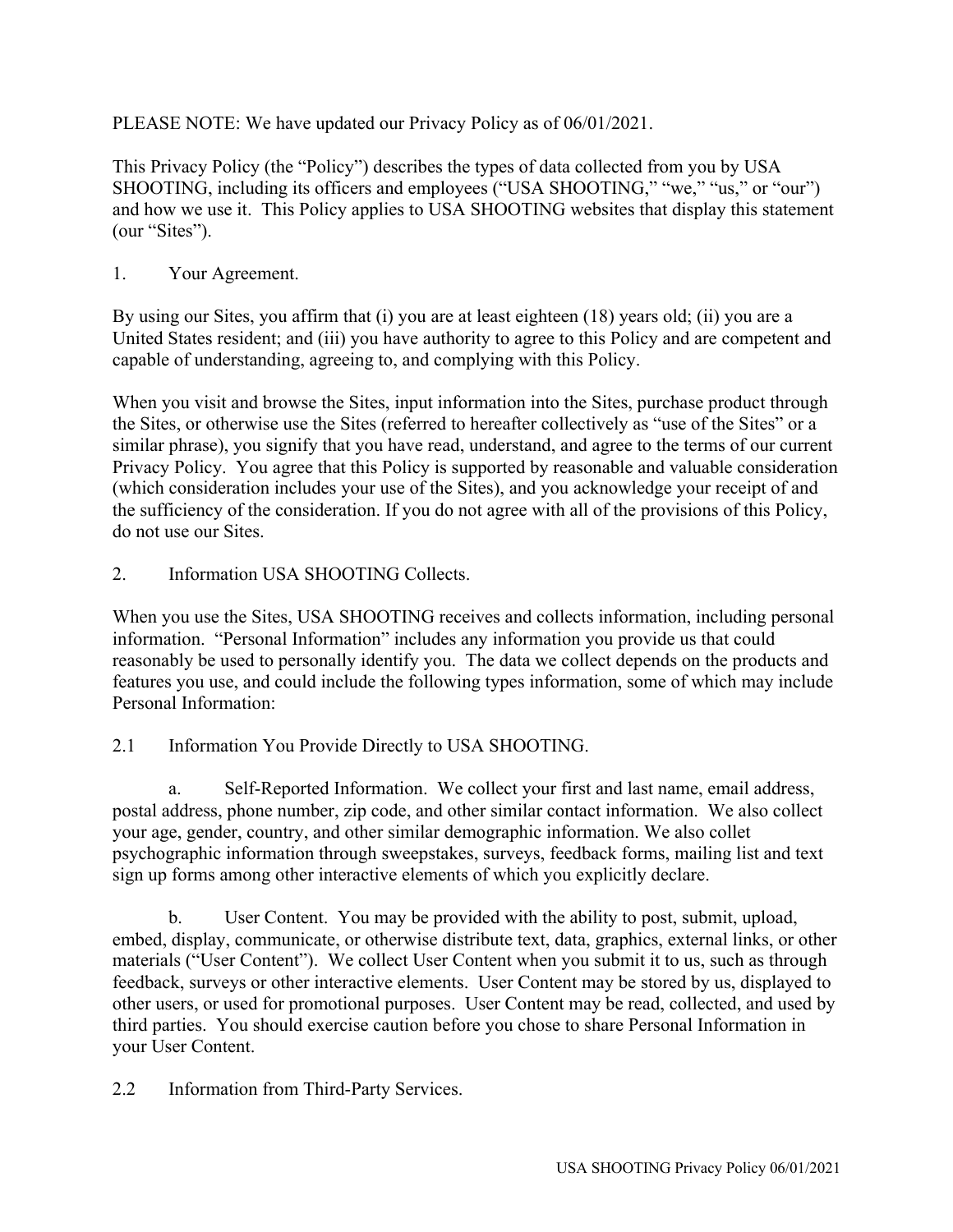When you use certain third-party services, such as Facebook or Twitter, in connection with your use of the Sites, we may collect information that you make available to us through those thirdparty services, including your account information. We will only collect and use that information to the extent that such collection and use is permitted under by the third-party services. Please review the privacy policies of third-party services before using them in connection with the Sites.

#### 2.3 Technical Information.

We collect information about how you and your device interact with the Sites and our products, including, for example: (1) referring source (i.e., the site you visited prior to visiting the Sites; (2) date and time of access to Sites; (3) Site pages visited and Site features used, and the order of use; (4) type of computer or other operating device accessing Sites, type of browser used to access Sites, and type of operating system you use; and (5) other similar information about the interaction between your browser and Sites. We collect and store Technical Information through information gathering tools such as cookies, web beacons, and other similar technologies.

a. Cookies. Cookies are stored in a computer or other operating device's memory during a user's browsing session. The cookies we use in connection with our Site are automatically deleted from the user's computer or operating device when the browser is closed and the session has ended. These cookies usually store a session ID that does not personallyidentify the user, and they allow users to navigate the Sites efficiently. These cookies provide us information about Site features used and activities conducted while using the Sites. Generally, we use cookies to customize your experience while using the Sites. We may use cookies to compile aggregate data about user traffic on and user interaction with the Sites so we can offer better experiences and tools in the future.

Most browsers automatically accept cookies, but you can block cookies at any time by changing the preferences in your browser and/or delete cookies from your hard drive or other operating device. You can also have the browser notify you when you receive a new cookie. Please refer to your browser for information on how to disable and control cookies. If you choose to block or delete cookies, our Sites may not function properly on your computer or other operating device, and certain features may not be available to you.

In addition to browser cookies, we may use other locally stored objects (sometimes referred to as "flash cookies") stored in your hard drive or other operating device. These flash cookies will not be deleted when you delete cookies from your browser, and even if you set your browser to not accept cookies, these cookies will still be stored on your hard drive or other operating device when you use our Sites. We may use this technology for purposes such as information security and fraud prevention, and to collect and store information about your preferences and navigation to, from, and on our Sites. We do not use this technology for online behavioral advertising purposes. If you choose to disable or otherwise control flash cookies, our Site may not function properly on your computer or other operating device, and certain features may not be available to you.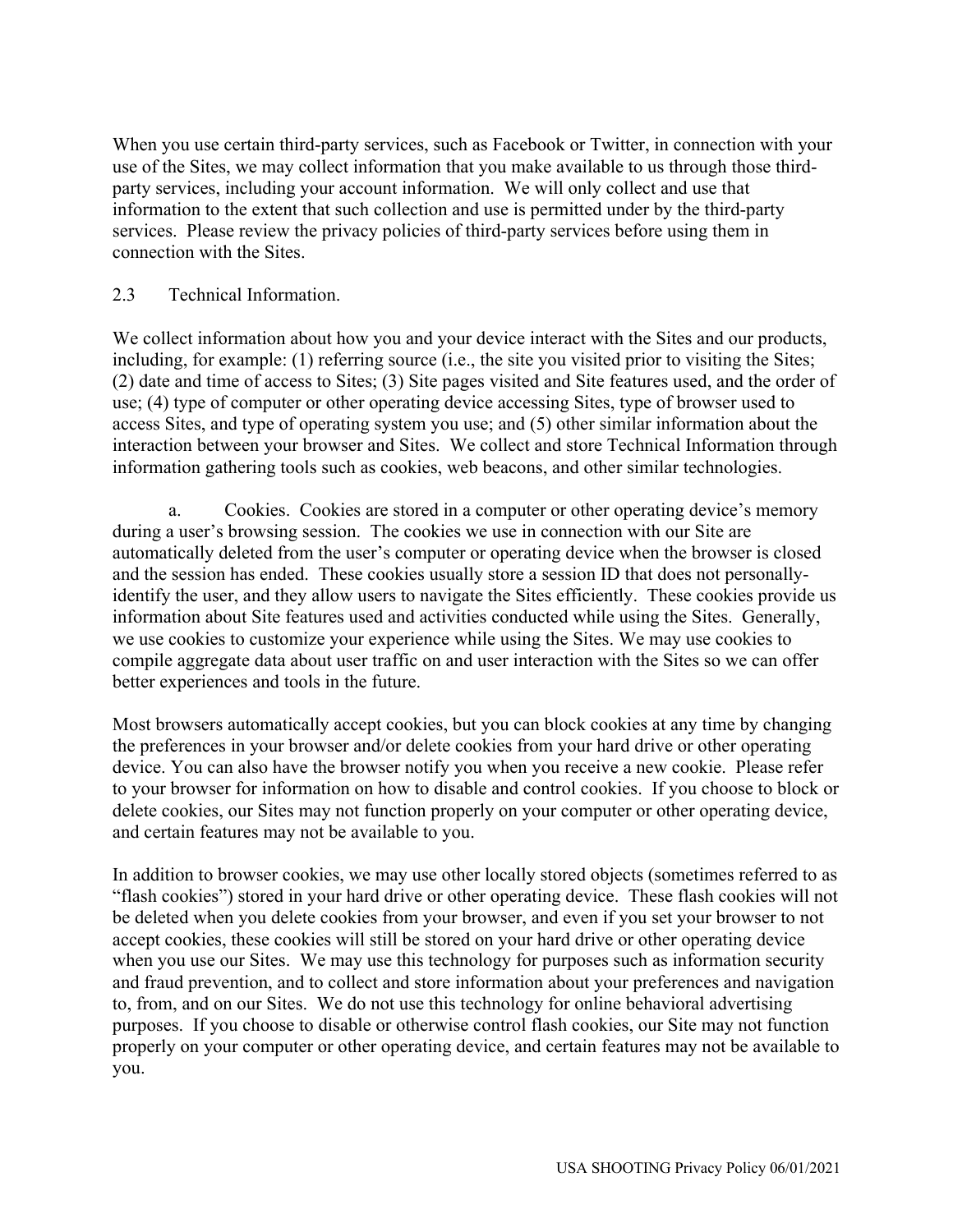b. Web Beacons. We may use web beacons (also called clear GIFs or pixel tags) or similar technologies to collect technical information about your use of the Site and your viewing and use of emails we send to you. Web beacons are graphic image files imbedded in a web page, Site feature, or email that provide a presence on such web page, feature, or email and send back to its home server information from the user's browser. The information collected by web beacons allows us to statistically monitor how many people are using the Sites and opening our emails, and for what purposes. For example, we might place a web beacon in a marketing email to notify us when a user clicks on the link in the email. We do not collect Personal Information with web beacons, and we do not link information retrieved from web beacons directly with Personal Information you have given us.

### 3. How USA SHOOTING Uses Your Personal Information.

We will also use your Personal Information for the purpose stated when we ask for such Personal Information (e.g., to enter a promotion or provide feedback on a from). We also use Personal Information as described elsewhere in this Policy, including to provide our Sites and their features and to send you communications.

3.1 Providing and Supporting our Sites

We use your Personal Information to provide and support the operation of our Sites, including:

a. Customizing your use of our Sites. We may use your Personal Information to customize and tailor your experience using the Sites and display content we think you might be interested in, according to your preferences.

b. Order Fulfillment. We use your payment information to fulfill product purchases you initiate. At the time of payment, your payment information is passed securely to a third-party payment gateway and we do not retain your credit card information after this transaction is complete. We provide data encryption during the payment process. Our third-party payment processor follows Payment Card Industry ("PCI") standards for use of credit card information, and our third-party payment processor is PCI-compliant. Our third-party payment processor is not authorized to use your credit card information in any way other than to process payments on our behalf and is required to keep the information confidential. We only share your credit card information with our third-party payment processor, your credit card provider, and financial institutions to process payments.

c. Customer Support. We may use Personal Information to help diagnose problems with the Sites, to make the Sites more compatible with the technology used by our users, to analyze statistical use patterns, and to otherwise improve our Sites. For example, we may use Personal Information to track what our users look at most so we can recognize and provide more of the desired content.

3.2 Communications.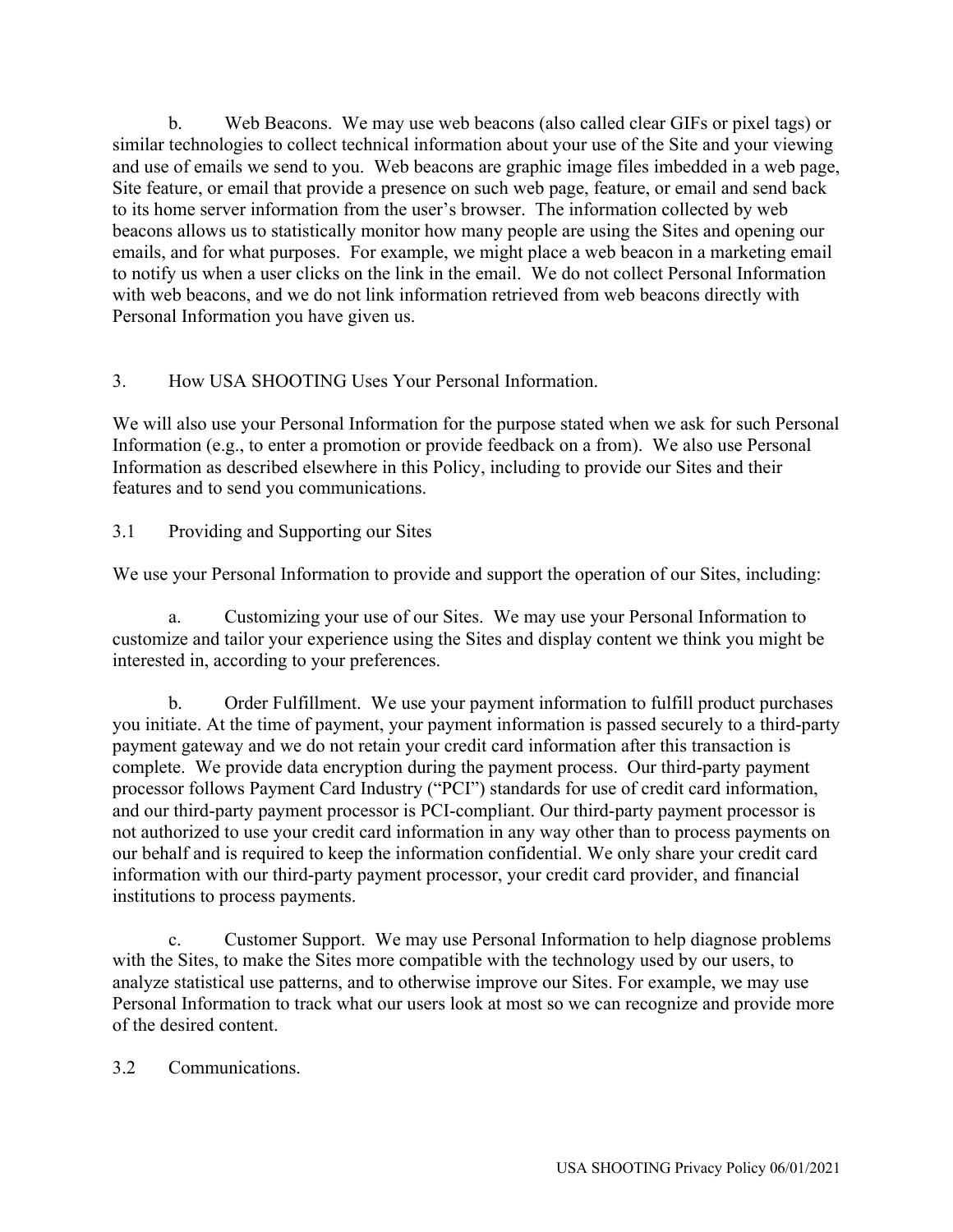We may use your Personal Information to provide you information about USA SHOOTING's content, products or services that may be of interest to you, only if you have opted-in to receiving such information. We will never share your Personal Information with a third party for their own marketing or independent uses, except: (1) where you consent to such information sharing and (2) as described in this Policy.

If we use your Personal Information to send you marketing communications, we will provide you with an unsubscribe mechanism to opt-out of receiving future marketing communications, or you can contact us to request that we not send you marketing communications. If you request that we not contact you for marketing purposes (either by using the unsubscribe mechanism or contacting us), we will remove you from marketing communications within 10 business days of such request. We reserve the right to contact you for non-marketing purposes relating to your account or other use of our Sites.

4. Information Shared with Third Parties.

Except in the circumstances described in this Policy, USA SHOOTING does not share, sell, rent, license, trade, or otherwise transfer or disclose your Personal Information with or to third parties for their promotional purposes. We may share de-identified, aggregated information without restriction.

4.1 Third-Party Service Providers. We share information with our third-party service providers who assist us by performing services related to our operation of our Sites (such as hosting, data storage, payment processing, and security) and to conduct marketing on our behalf. For more information regarding third parties who will have access to your credit card information, see Section 3.1.

4.2 Third-Party Analytics Services. We may use third-party analytics services to assist us in better understanding users of our Sites. For example, we use these services to track and analyze certain information, such as feature usage. We only ever provide these service providers with (or allow these service providers to collect on our behalf) the technical information described in Section 2.1. We use the information collected from these service providers to make the Sites better and easier to use. The information we receive from these third parties may be re-associated with your Personal Information after we receive it back from these third parties.

4.3 Third-Party Advertising Partners. We partner with third parties to select, deliver, and display ads to our Sites, as well as other sites and products serviced by these partners. The ads we select may be based on your current location or the content you are viewing. Other ads are targeted based on information you have shared directly with USA SHOOTING, your likely interests or other information that we learn about you over time using demographic data, searches, interests and favorites, location data, and usage data from our Sites and the sites and services of our advertisers and partners. We share information with these third parties to facilitate the selection and serving of advertisements. Advertisers may use cookies, web beacons, and similar technologies to personalize their advertising content and measure its effectiveness.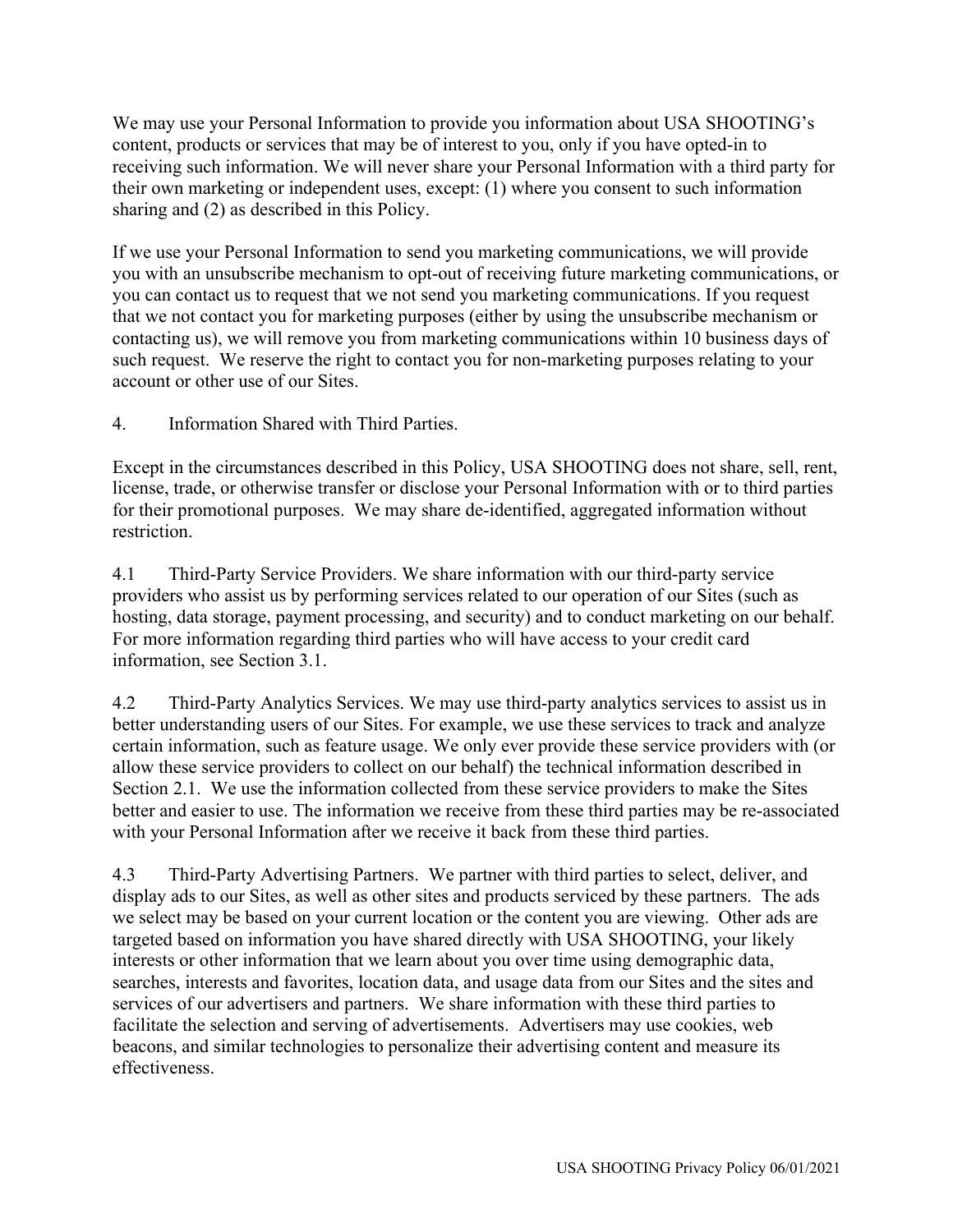Our advertising partners may also serve ads to you via other sites (including ads for our products) based on information you provided directly to USA SHOOTING or that was collected from you while using the Sites. For example, when you visit a site serviced by one of our advertising partners, we may use "remarketing" services to target ads to you based on your prior use of our Sites.

4.4 Merger, Acquisition, or Sale. We may transfer your Personal Information to another entity if USA SHOOTING is involved in a merger, acquisition, reorganization, restructuring, or other sale or transfer of all or any portion of its assets or business, whether as a going concern or as part of bankruptcy, liquidation, or similar proceeding in which information of our Sites users are among the assets transferred. In this event, we will, if allowed, use reasonable efforts to notify you when your information is transferred to a third party (this notification may be made via email to you or by posting a prominent notice on the applicable Site). Unless you consent otherwise, your Personal Information will remain subject to the promises made in this Policy, even after the transfer. But any information you provide after the transfer will likely be subject to a new privacy policy, and you should review that policy.

4.5 Required by Law. USA SHOOTING reserves the right to release your information if USA SHOOTING believes in good faith that (i) such release is required to comply with any law, rule, or regulation, or any search warrant, subpoena, court order, or similar legal process; or (ii) disclosure is necessary to protect or enforce USA SHOOTING's rights or property, to protect the rights or property of others, to protect your safety or the safety of others, in emergency situations, to defend against legal claims, to enforce our contractual or other rights, or to take action regarding illegal activities or suspected fraud.

4.6 Public Areas of Sites. As described in Section 2.1, the Sites contain areas where users can post User Content that will be viewable by other users of our Sites. You should be aware that when you voluntarily disclose Personal Information on these areas of the Sites for public viewing, the information may be collected, stored, used, and disclosed by other users of our Sites. Such activities are beyond our control, and we shall have no responsibility for or liability regarding the protection or security of such User Content. Do not post Personal Information that you want to keep private on these areas of the Sites.

5. Controlling Your Information.

5.1 Marketing Communications. See Section 3.2 above regarding how to opt out of receiving marketing communications.

5.2 Advertising. Our third-party advertising partners may be members of the Network Advertising Initiative (NAI) or the Digital Advertising Alliance (DAA). Both the NAI and DAA maintain consumer choices pages where you can opt-out from receiving interest-based advertising from participating companies.

NAI Consumer Choices page – http://www.networkadvertising.org/choices

DAA Consumer Choices page – http://www.aboutads.info/choices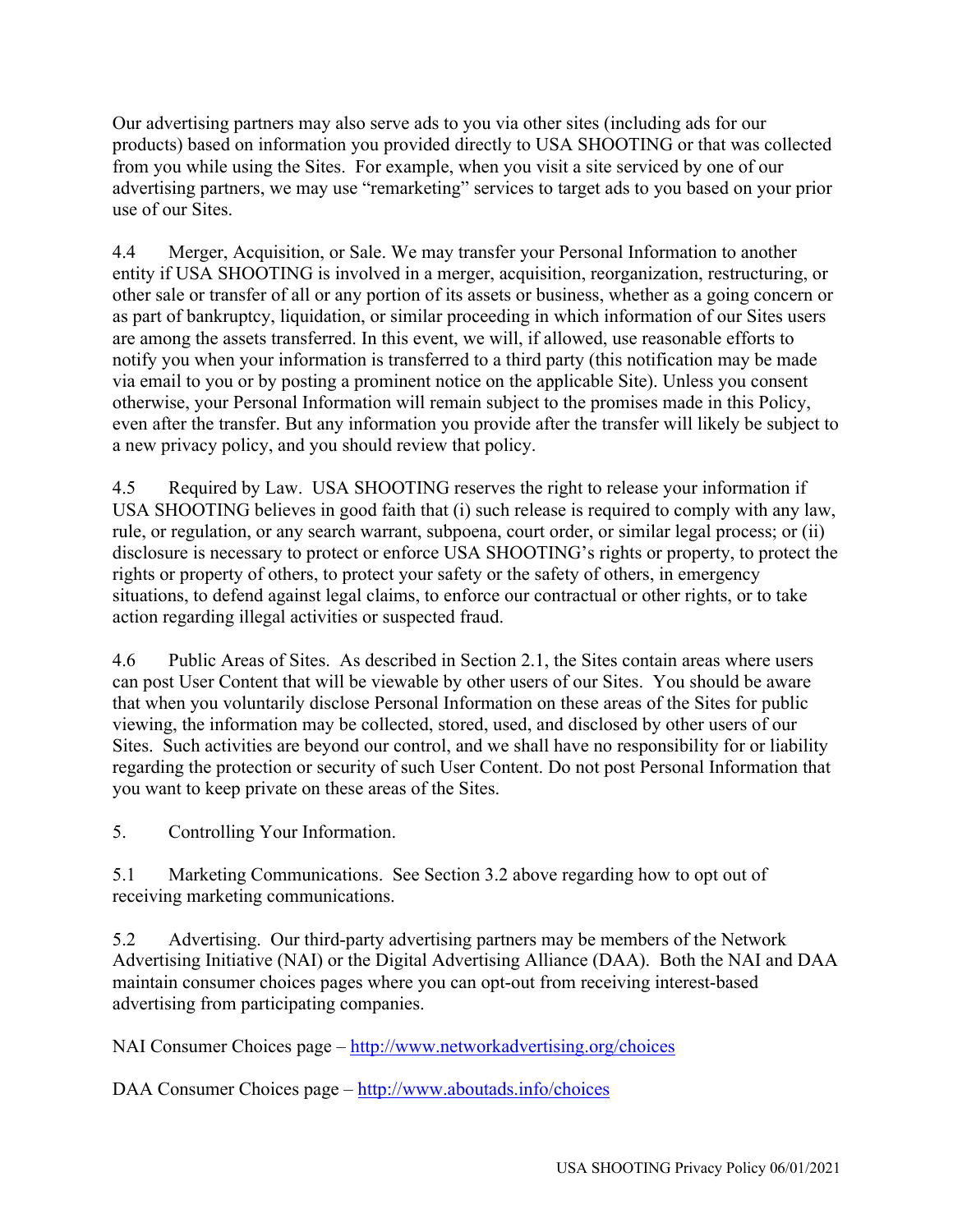California Residents: Under California Civil Code sections 1798.83-.84, California residents are entitled to ask for a notice identifying the categories of personal customer information that we share with our affiliates and/or third parties for marketing purposes, and providing contact information for such affiliates and/or third parties. If you are a California resident and would like a copy of this notice, please submit a written request to: USA SHOOTING 1 Olympic Plaza #3, Colorado Springs, Colorado, 80909

### 5.3 Retention and Storage of Information.

See Section 3.1 above regarding retention of your credit card information to complete purchases you initiate through the Sites. We may retain all other Personal Information in our databases until you ask us to remove your information from our databases. Note that even after you ask that we remove your information from our databases, it may be impossible to remove some information, such as information tracked in our web server log files and information that may reside in backup files. This residual information is retained to preserve the integrity of backedup files and for business continuity purposes. We may also retain certain technical information even after you request that we remove your information from our databases, for use in the aggregate and to analyze and improve the Sites. Further, even after you request that we remove your information from our databases, we may retain Personal Information with any document retention policy and to comply with applicable laws, rules, regulations, or guidelines; to prevent fraudulent activity; to protect ourselves against liability; to resolve disputes; to enforce our contractual or other rights; to permit us to pursue available remedies and limit any damages that we may sustain.

### 5.4 Do Not Track

USA SHOOTING does not track its users over time and across third-party websites to provide interest-based advertising and therefore does not respond to Do Not Track signals. However, our third-party advertising partners may keep track of your browsing activities to provide interestbased advertising. For more information about third-party interest-based advertising, please refer to 4.3 and for information about opting out of third-party interest-based advertising, please refer to Section 5.2.

### 6. Links to Third-Party Websites.

This Policy applies only to information collected through your use of our Sites. The Sites may contain links to other websites, products, or services that are not owned or controlled by USA SHOOTING. USA SHOOTING is not responsible or liable for the privacy practices or other actions of these third parties or their websites, products, or services. These third parties may have their own privacy and security policies. You should review such policies to determine what information about you may be collected and used when you use these linked websites, products, or services.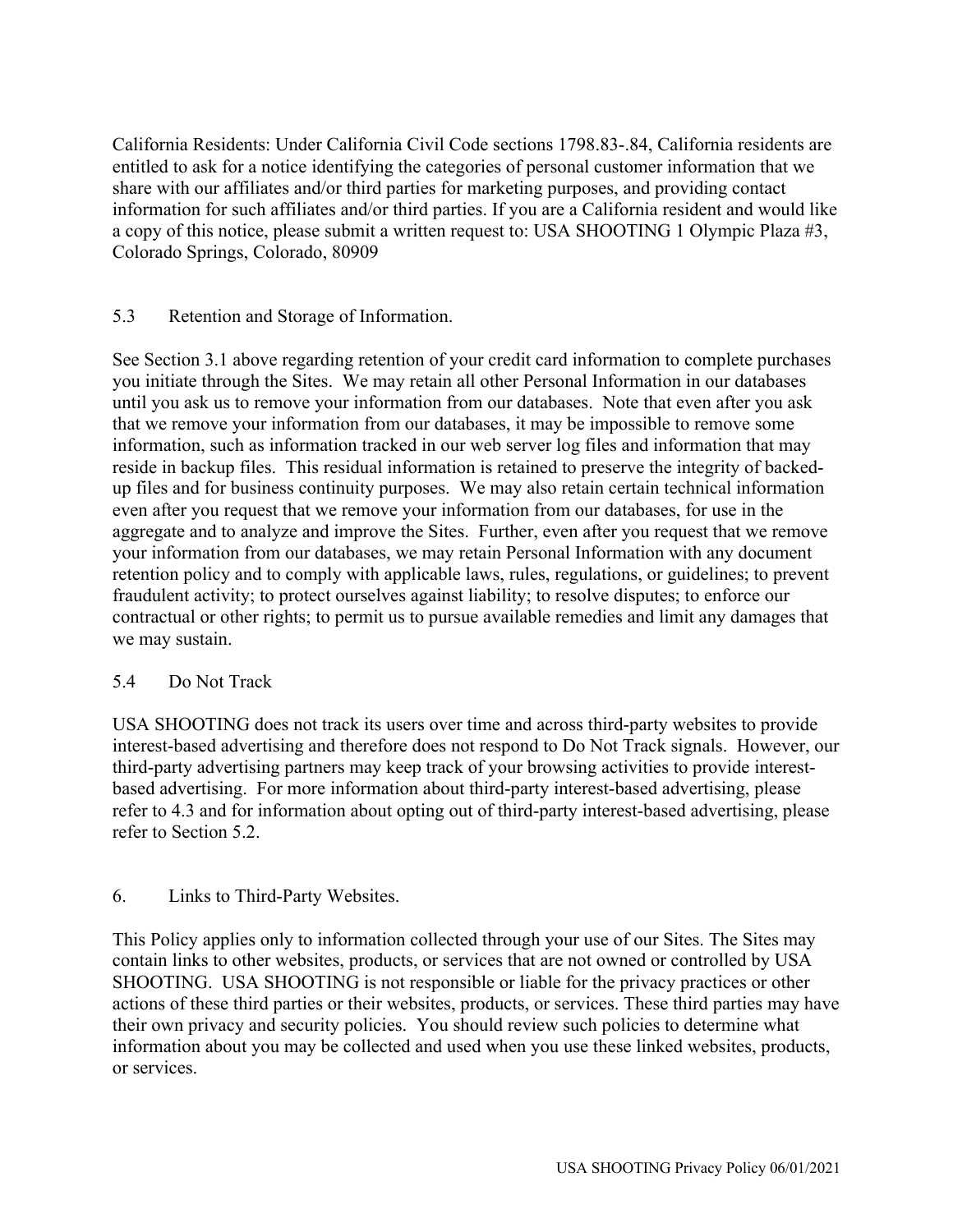#### 7. Security of Information; Disclaimer.

We have generally-accepted industry standard physical, electronic, and procedural security measures in place to protect against the loss, misuse, and unauthorized access, disclosure, alteration, and destruction of information we collect and store. These safeguards include secure login authentication for user accounts, encryption of data during transmission, firewalls, intrusion detection, vulnerability scans, and other security measures. The safety and security of your Personal Information also depends on you. You should not send us credit card information or other sensitive information via email, and you should not place orders with us via email, as this is not secure. If you have an account, you are responsible for keeping your username and password confidential. Please notify us if you become aware that your Personal Information is lost, stolen, or used without permission; we may disable access to your Site account in order to prevent an unauthorized third party from accessing your account. Further, in the event of an unauthorized use of your credit card, you should contact your card issuer immediately.

We cannot guarantee that your information will never be compromised. No Internet or wireless network transmission is ever 100% secure, and no security system can prevent all security breaches. While we employ reasonable measures to protect your information, we do not and cannot guarantee that there will be no unintended disclosures of your information or that unauthorized third parties will not defeat our security measures or use non-public information for improper purposes.

8. Children's Privacy.

Our Sites are not directed to children under age thirteen (13), and children under age 13 are prohibited from using the Sites. We do not knowingly collect information from (or permit submission of information by) anyone under age 13. If we learn that we have received information from a child under age 13 in violation of this Policy, we will delete that information from our files.

9. Contact Us.

If you have questions regarding this Policy, our privacy practices, or your information, please contact us.

USA SHOOTING 1 Olympic Plaza #3, Colorado Springs, Colorado, 80909 media@usashooting.org Phone: 719-866-4670

10. Unenforceability.

If any part of this Policy is determined to be invalid, illegal, or unenforceable, pursuant to applicable law, then the invalid, illegal, or unenforceable provision will be deemed superseded